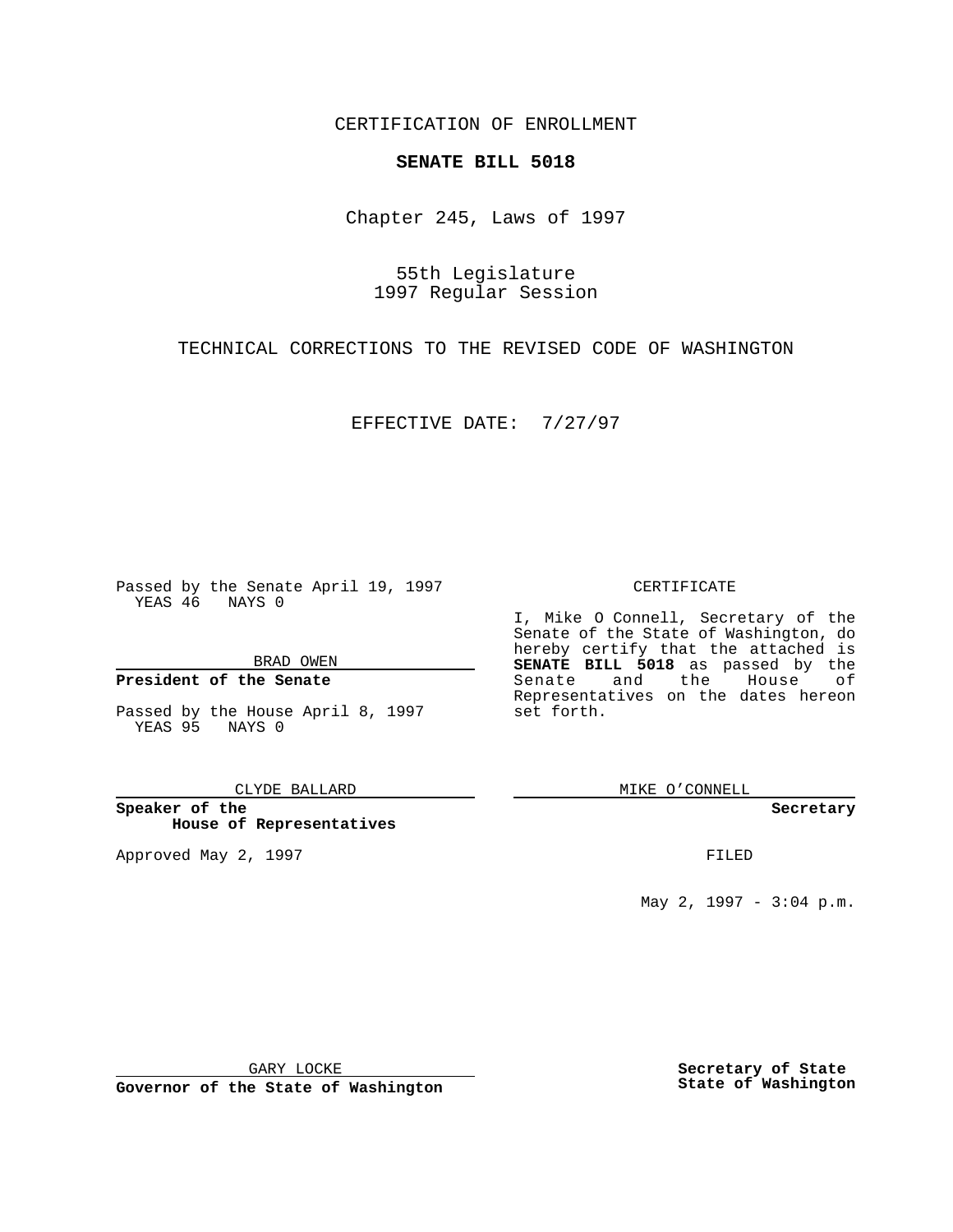## **SENATE BILL 5018** \_\_\_\_\_\_\_\_\_\_\_\_\_\_\_\_\_\_\_\_\_\_\_\_\_\_\_\_\_\_\_\_\_\_\_\_\_\_\_\_\_\_\_\_\_\_\_

\_\_\_\_\_\_\_\_\_\_\_\_\_\_\_\_\_\_\_\_\_\_\_\_\_\_\_\_\_\_\_\_\_\_\_\_\_\_\_\_\_\_\_\_\_\_\_

## AS AMENDED BY THE HOUSE

Passed Legislature - 1997 Regular Session

**State of Washington 55th Legislature 1997 Regular Session By** Senator Roach; by request of Statute Law Committee Read first time 01/13/97. Referred to Committee on Law & Justice.

 AN ACT Relating to making technical corrections to the Revised Code of Washington; amending RCW 36.32.210; reenacting and amending RCW 18.71.210, 57.08.050, and 70.47.060; reenacting RCW 35.02.200, 70.47.020, and 74.15.020; and repealing RCW 56.08.070.

BE IT ENACTED BY THE LEGISLATURE OF THE STATE OF WASHINGTON:

 **Sec. 1.** RCW 18.71.210 and 1995 c 65 s 4 and 1995 c 103 s 1 are each reenacted and amended to read as follows:

 No act or omission of any physician's trained emergency medical service intermediate life support technician and paramedic, as defined 10 in RCW 18.71.200, or any emergency medical technician or first responder, as defined in RCW 18.73.030, done or omitted in good faith while rendering emergency medical service under the responsible supervision and control of a licensed physician or an approved medical program director or delegate(s) to a person who has suffered illness or bodily injury shall impose any liability upon:

 (1) The physician's trained emergency medical service intermediate life support technician and paramedic, emergency medical technician, or first responder;

19 (2) The medical program director;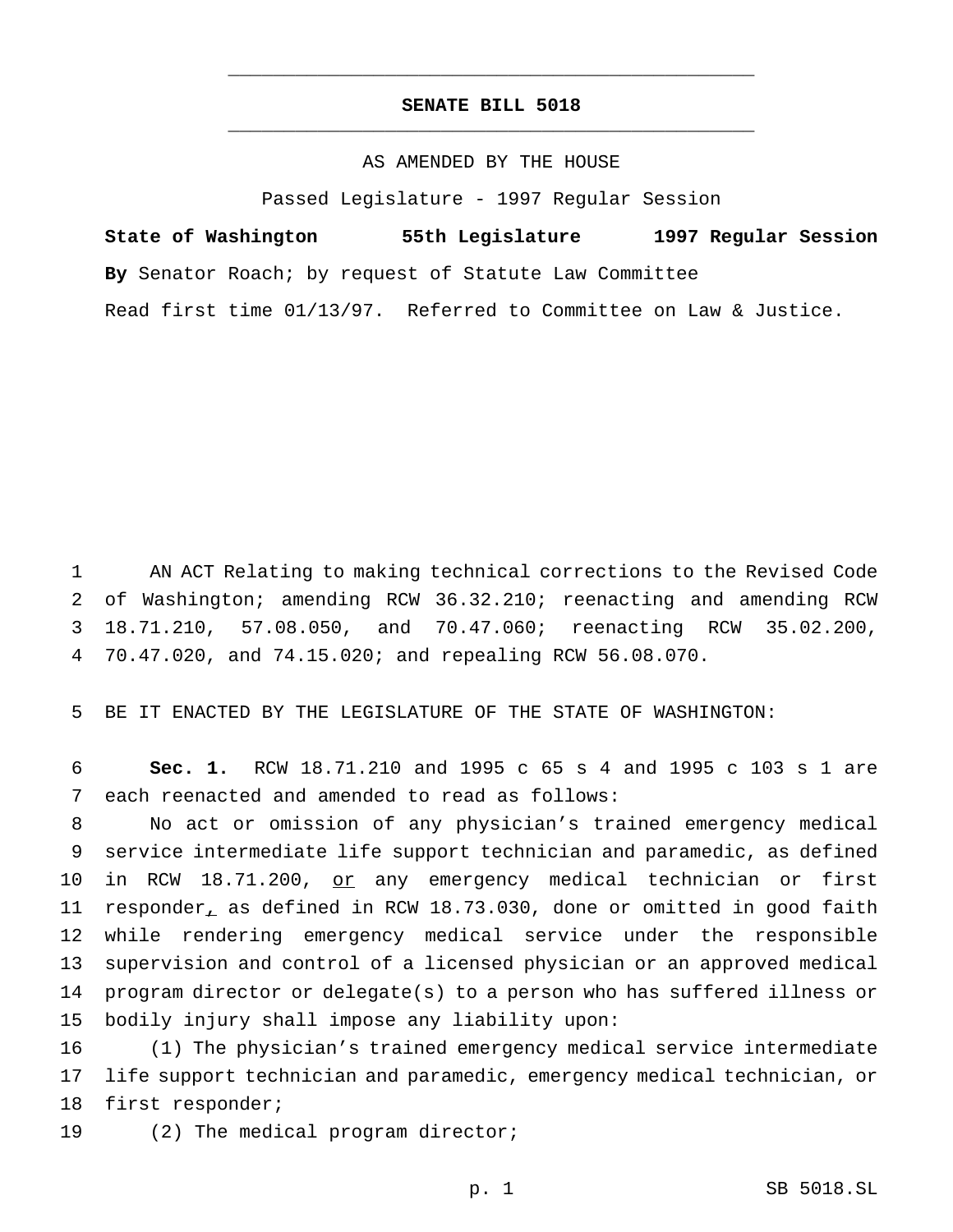(3) The supervising physician(s);

 (4) Any hospital, the officers, members of the staff, nurses, or other employees of a hospital;

(5) Any training agency or training physician(s);

(6) Any licensed ambulance service; or

 (7) Any federal, state, county, city or other local governmental unit or employees of such a governmental unit.

 This section shall apply to an act or omission committed or omitted in the performance of the actual emergency medical procedures and not in the commission or omission of an act which is not within the field of medical expertise of the physician's trained emergency medical service intermediate life support technician and paramedic, emergency medical technician, or first responder, as the case may be.

 This section shall apply also, as to the entities and personnel described in subsections (1) through (7) of this section, to any act or omission committed or omitted in good faith by such entities or personnel in rendering services at the request of an approved medical 18 program director in the training of emergency medical service 19 ((medical)) personnel for certification or recertification pursuant to this chapter.

 This section shall not apply to any act or omission which constitutes either gross negligence or willful or wanton misconduct.

## EXPLANATORY NOTE

 RCW 18.71.210 was amended twice by the 1995 legislature. Chapter 65 s 4 revised the classifications for emergency medical service personnel and chapter 103 s 1 revised the liability immunity for emergency medical service personnel and their supervisors. The purpose of this bill is to give effect to both amendments by reenacting the section including both amendments and making technical corrections.

 **Sec. 2.** RCW 35.02.200 and 1989 c 267 s 1 and 1989 c 76 s 3 are each reenacted to read as follows:

 (1) If a portion of a fire protection district including less than sixty percent of the assessed value of the real property of the district is annexed to or incorporated into a city or town, the ownership of all assets of the district shall remain in the district and the district shall pay to the city or town, or, if the city or town has been annexed by another fire protection district, to the other fire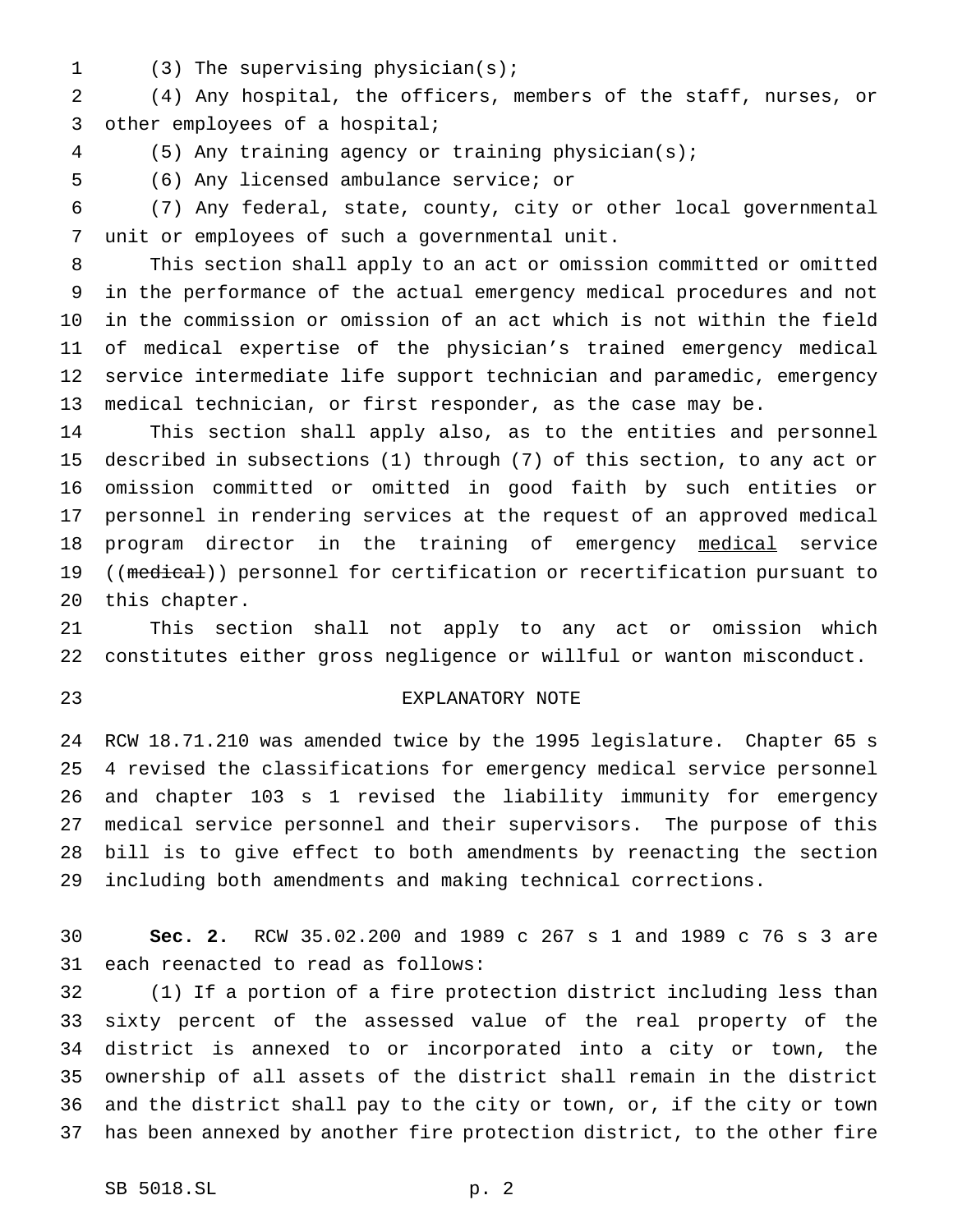protection district within one year or within such period of time as the district continues to collect taxes in such incorporated or annexed areas, in cash, properties or contracts for fire protection services, a percentage of the value of said assets equal to the percentage of the value of the real property in the entire district lying within the area so incorporated or annexed: PROVIDED, That if the area annexed or incorporated includes less than five percent of the area of the district, no payment shall be made to the city or town or fire protection district except as provided in RCW 35.02.205.

 (2) As provided in RCW 35.02.210, the fire protection district from which territory is removed as a result of an incorporation or annexation shall provide fire protection to the incorporated or annexed area for such period as the district continues to collect taxes levied in such annexed or incorporated area.

 (3) For the purposes of this section, the word "assets" shall mean the total assets of the fire district, reduced by its liabilities, including bonded indebtedness, the same to be determined by usual and accepted accounting methods. The amount of said liability shall be determined by reference to the fire district's balance sheet, produced in the regular course of business, which is nearest in time to the certification of the annexation of fire district territory by the city or town.

## EXPLANATORY NOTE

 RCW 35.02.200 was amended twice by the 1989 legislature. Chapter 76 s 3 established that a payment owed by a fire protection district that is annexed by a city or town would be paid to another fire protection district if that other district had annexed the city or town and chapter 267 s 1 revised the method to calculate the payment without taking cognizance of the possibility of payment to another fire protection district. The purpose of this bill is to give effect to both amendments by reenacting the section including both amendments.

 **Sec. 3.** RCW 36.32.210 and 1995 c 194 s 5 are each amended to read as follows:

 Each board of county commissioners of the several counties of the 35 state of Washington shall, on the first Monday of (({March of})) March 36 of each year, file with the auditor of the county a statement verified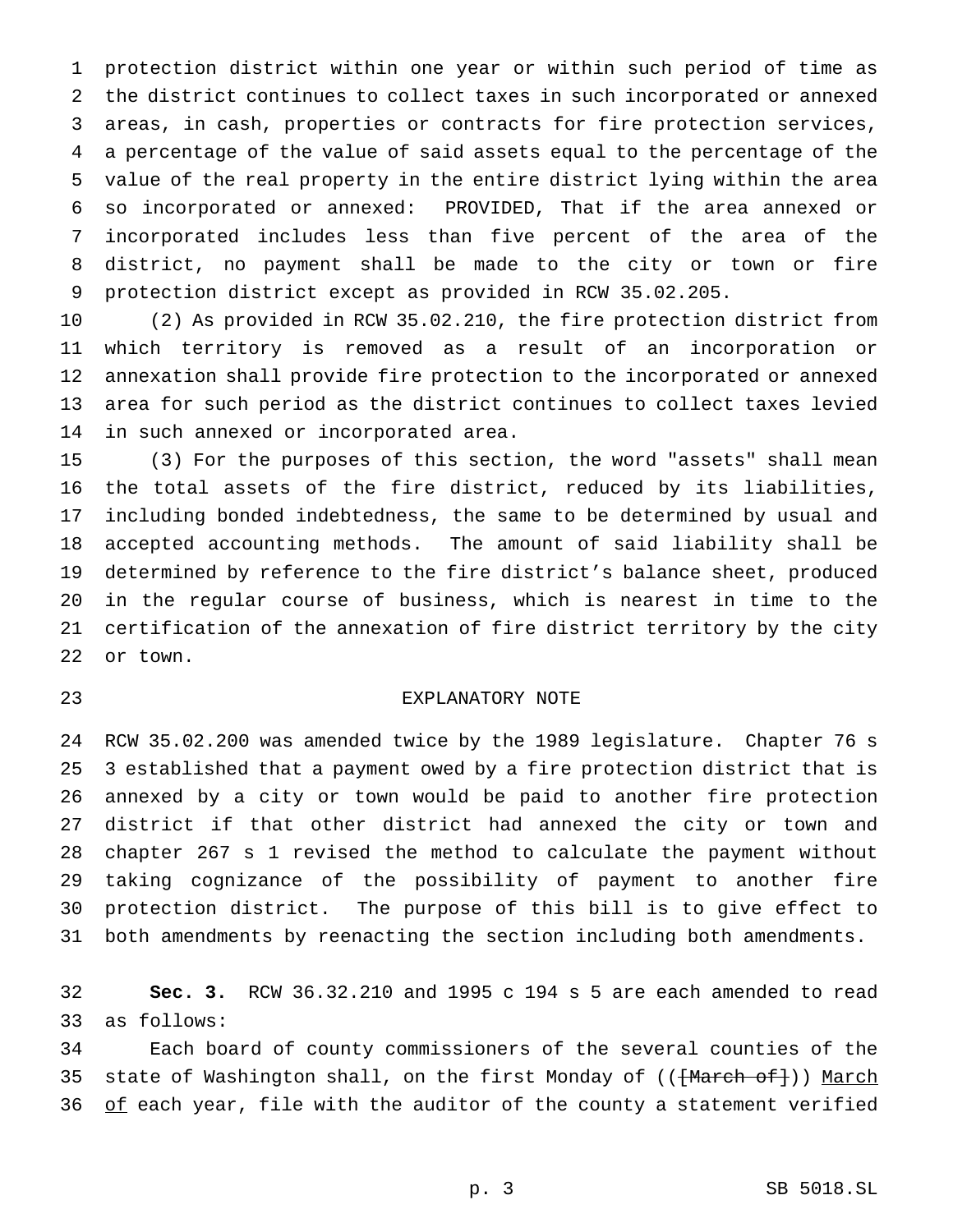by oath showing for the twelve months period ending December 31st of the preceding year, the following:

 (1) A full and complete inventory of all capitalized assets shall be kept in accordance with standards established by the state auditor. This inventory shall be segregated to show the following subheads:

 (a) The assets, including equipment, on hand, together with a statement of the date when acquired, the amount paid therefor, the estimated life thereof and a sufficient description to fully identify such property;

 (b) All equipment of every kind or nature sold or disposed of in any manner during such preceding twelve months period, together with the name of the purchaser, the amount paid therefor, whether or not the same was sold at public or private sale, the reason for such disposal 14 and a sufficient description to fully identify the same;

 (c) All the equipment purchased during said period, together with the date of purchase, the amount paid therefor, whether or not the same was bought under competitive bidding, the price paid therefor and the probable life thereof, the reason for making the purchase and a sufficient description to fully identify such property;

 (2) The person to whom such money or any part thereof was paid and why so paid and the date of such payment.

#### EXPLANATORY NOTE

 This bill adds the words "March of", which were inadvertently omitted in a 1995 floor amendment to Substitute Senate Bill No. 5183.

 **Sec. 4.** RCW 57.08.050 and 1996 c 230 s 311 and 1996 c 18 s 14 are each reenacted and amended to read as follows:

 (1) All work ordered, the estimated cost of which is in excess of five thousand dollars shall be let by contract. All contract projects, the estimated cost of which is less than fifty thousand dollars, may be awarded to a contractor using the small works roster process provided in RCW 39.04.155. The board of commissioners may set up uniform procedures to prequalify contractors for inclusion on the small works roster. All contract projects equal to or in excess of fifty thousand dollars shall be let by competitive bidding. Before awarding any such contract the board of commissioners shall publish a notice in a newspaper of general circulation where the district is located at least once thirteen days before the last date upon which bids will be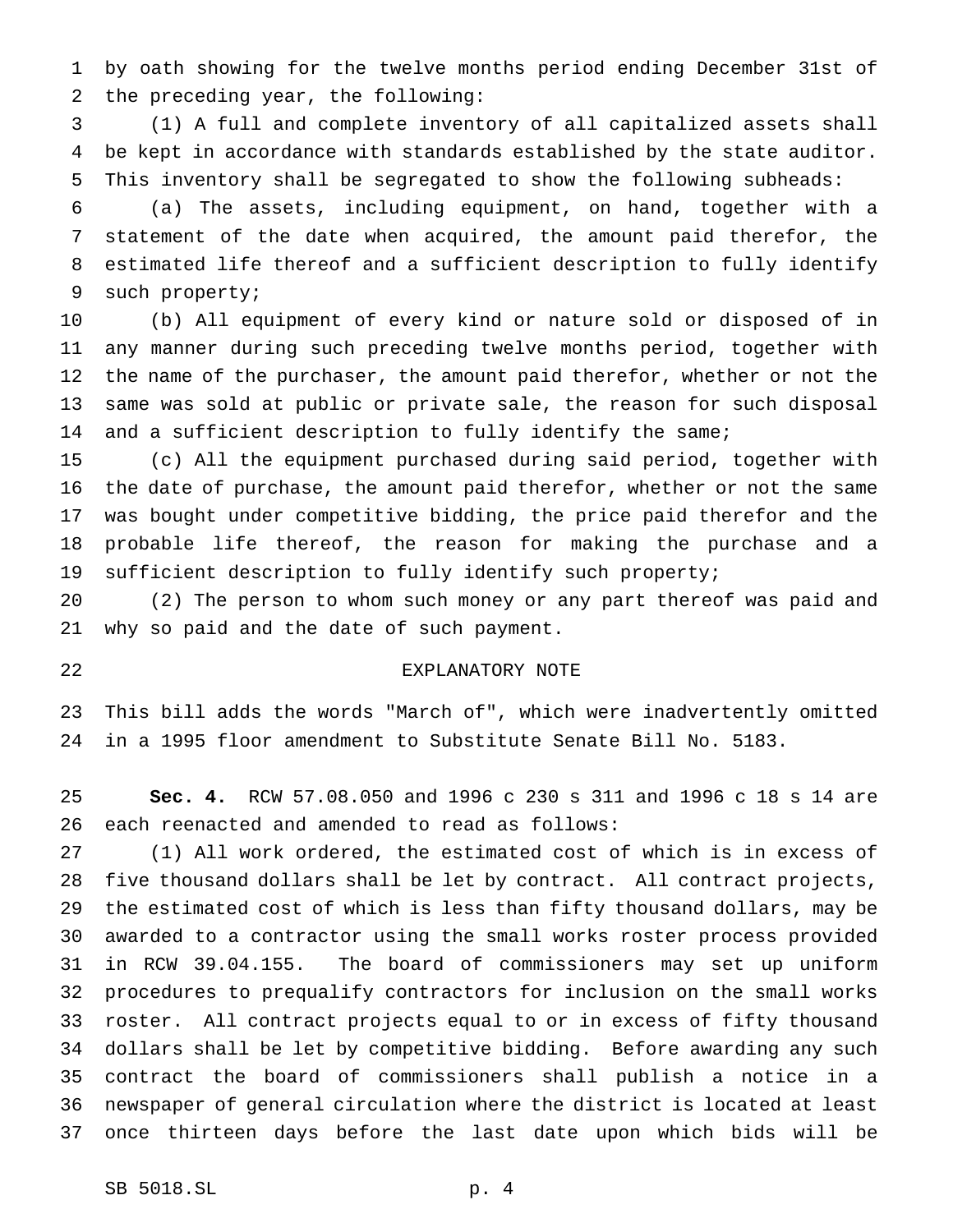received, inviting sealed proposals for such work, plans and specifications which must at the time of publication of such notice be on file in the office of the board of commissioners subject to the public inspection. The notice shall state generally the work to be done and shall call for proposals for doing the same to be sealed and 6 filed with the board of  $((\text{water}))$  commissioners on or before the day and hour named therein.

 Each bid shall be accompanied by a certified or cashier's check or postal money order payable to the order of the county treasurer for a sum not less than five percent of the amount of the bid, or accompanied by a bid bond in an amount not less than five percent of the bid with a corporate surety licensed to do business in the state, conditioned that the bidder will pay the district as liquidated damages the amount specified in the bond, unless the bidder enters into a contract in accordance with the bidder's bid, and no bid shall be considered unless accompanied by such check, cash or bid bond. At the time and place named such bids shall be publicly opened and read and the board of commissioners shall proceed to canvass the bids and may let such contract to the lowest responsible bidder upon plans and specifications on file or to the best bidder submitting the bidder's own plans and specifications. However, no contract shall be let in excess of the cost of the materials or work. The board of commissioners may reject all bids for good cause and readvertise and in such case all checks, cash or bid bonds shall be returned to the bidders. If the contract is let, then all checks, cash, or bid bonds shall be returned to the bidders, except that of the successful bidder, which shall be retained until a contract shall be entered into for doing the work, and a bond to perform such work furnished with sureties satisfactory to the board of commissioners in the full amount of the contract price between the bidder and the commission in accordance with the bid. If the bidder fails to enter into the contract in accordance with the bid and furnish the bond within ten days from the date at which the bidder is notified that the bidder is the successful bidder, the check, cash, or bid bonds and the amount thereof shall be forfeited to the district. If the bidder fails to enter into a contract in accordance with the bidder's bid, and the board of commissioners deems it necessary to take legal action to collect on any bid bond required by this section, then the district shall be entitled to collect from the bidder any legal expenses, including reasonable attorneys' fees occasioned thereby. A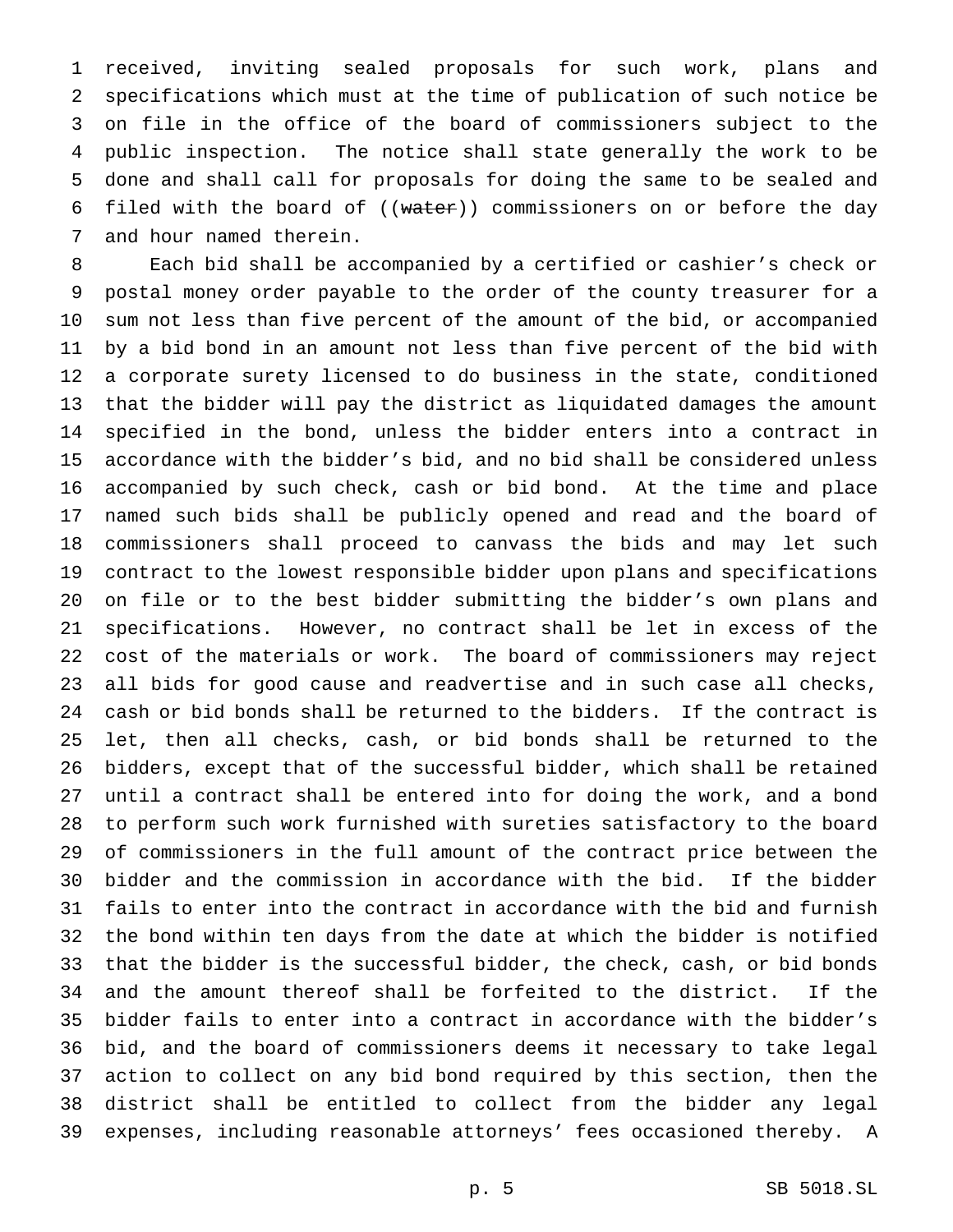low bidder who claims error and fails to enter into a contract is prohibited from bidding on the same project if a second or subsequent call for bids is made for the project.

 (2) Any purchase of materials, supplies, or equipment, with an estimated cost in excess of ten thousand dollars, shall be by contract. Any purchase of materials, supplies, or equipment, with an estimated cost of from five thousand dollars to less than fifty thousand dollars shall be made using the process provided in RCW 39.04.155 or by competitive bidding following the procedure for letting contracts for projects under subsection (1) of this section. Any purchase of materials, supplies, or equipment with an estimated cost of fifty thousand dollars or more shall be made by competitive bidding following the procedure for letting contracts for projects under subsection (1) of this section.

 (3) In the event of an emergency when the public interest or property of the district would suffer material injury or damage by delay, upon resolution of the board of commissioners, or proclamation of an official designated by the board to act for the board during such emergencies, declaring the existence of such emergency and reciting the facts constituting the same, the board or official acting for the board may waive the requirements of this chapter with reference to any purchase or contract. In addition, these requirements may be waived for purchases which are clearly and legitimately limited to a single source of supply and purchases involving special facilities, services, or market conditions, in which instances the purchase price may be best established by direct negotiation.

## EXPLANATORY NOTE

 RCW 57.08.050 was amended twice by the 1996 legislature. Chapter 18 s 14 added a provision to water district bidding procedures prohibiting a low bidder who claims error from bidding again on the same project and chapter 230 s 311 made a number of revisions to water-sewer districts, which are created by chapter 230. The purpose of this bill is to give effect to both amendments by reenacting the section including both amendments.

 **Sec. 5.** RCW 70.47.020 and 1995 c 266 s 2 and 1995 c 2 s 3 are each reenacted to read as follows:

As used in this chapter: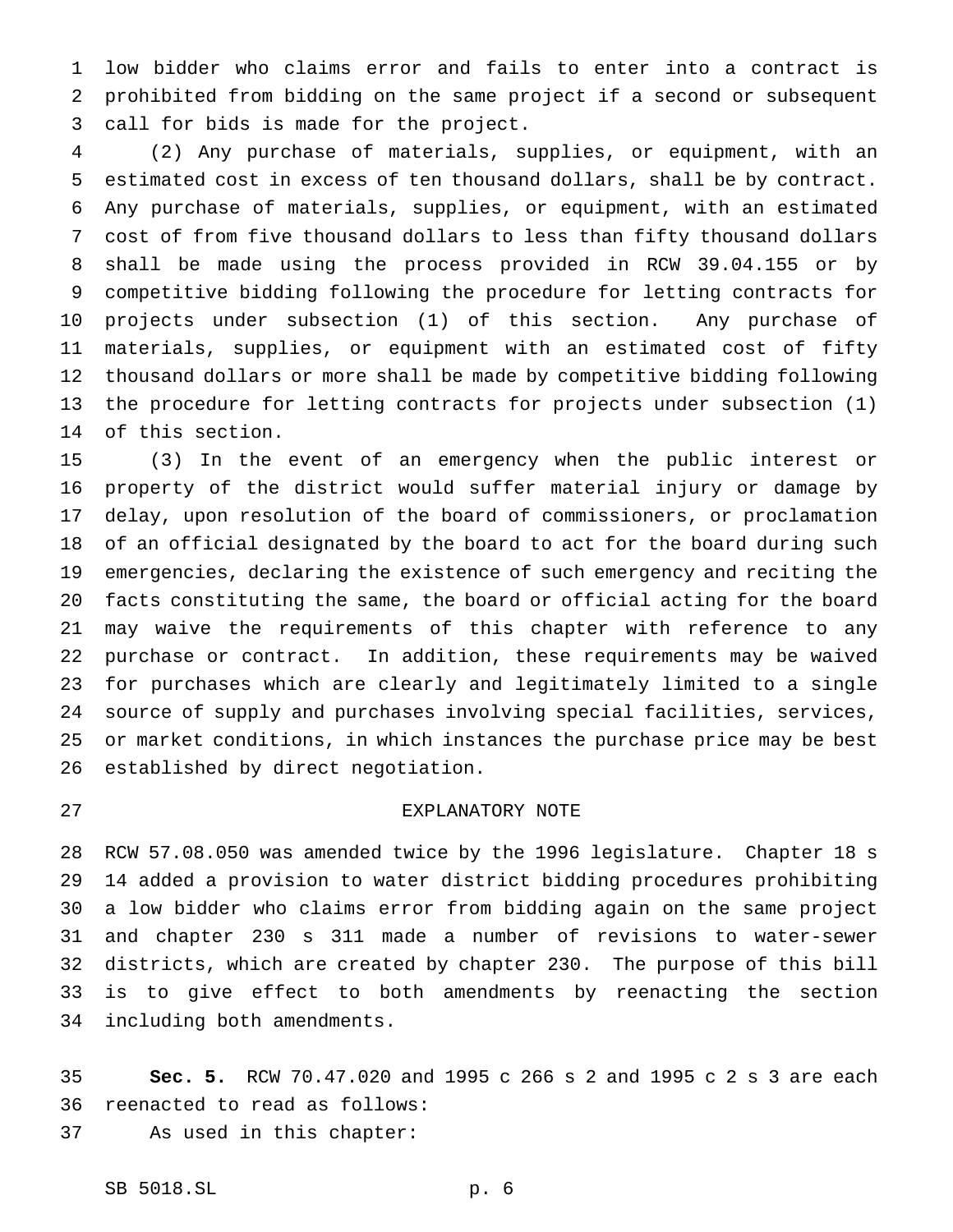(1) "Washington basic health plan" or "plan" means the system of enrollment and payment on a prepaid capitated basis for basic health care services, administered by the plan administrator through participating managed health care systems, created by this chapter.

 (2) "Administrator" means the Washington basic health plan administrator, who also holds the position of administrator of the Washington state health care authority.

 (3) "Managed health care system" means any health care organization, including health care providers, insurers, health care service contractors, health maintenance organizations, or any combination thereof, that provides directly or by contract basic health care services, as defined by the administrator and rendered by duly licensed providers, on a prepaid capitated basis to a defined patient population enrolled in the plan and in the managed health care system. (4) "Subsidized enrollee" means an individual, or an individual plus the individual's spouse or dependent children, not eligible for

 medicare, who resides in an area of the state served by a managed health care system participating in the plan, whose gross family income at the time of enrollment does not exceed twice the federal poverty level as adjusted for family size and determined annually by the federal department of health and human services, and who chooses to obtain basic health care coverage from a particular managed health care system in return for periodic payments to the plan.

 (5) "Nonsubsidized enrollee" means an individual, or an individual plus the individual's spouse or dependent children, not eligible for medicare, who resides in an area of the state served by a managed health care system participating in the plan, and who chooses to obtain basic health care coverage from a particular managed health care system, and who pays or on whose behalf is paid the full costs for participation in the plan, without any subsidy from the plan.

 (6) "Subsidy" means the difference between the amount of periodic payment the administrator makes to a managed health care system on behalf of a subsidized enrollee plus the administrative cost to the plan of providing the plan to that subsidized enrollee, and the amount determined to be the subsidized enrollee's responsibility under RCW 70.47.060(2).

 (7) "Premium" means a periodic payment, based upon gross family income which an individual, their employer or another financial sponsor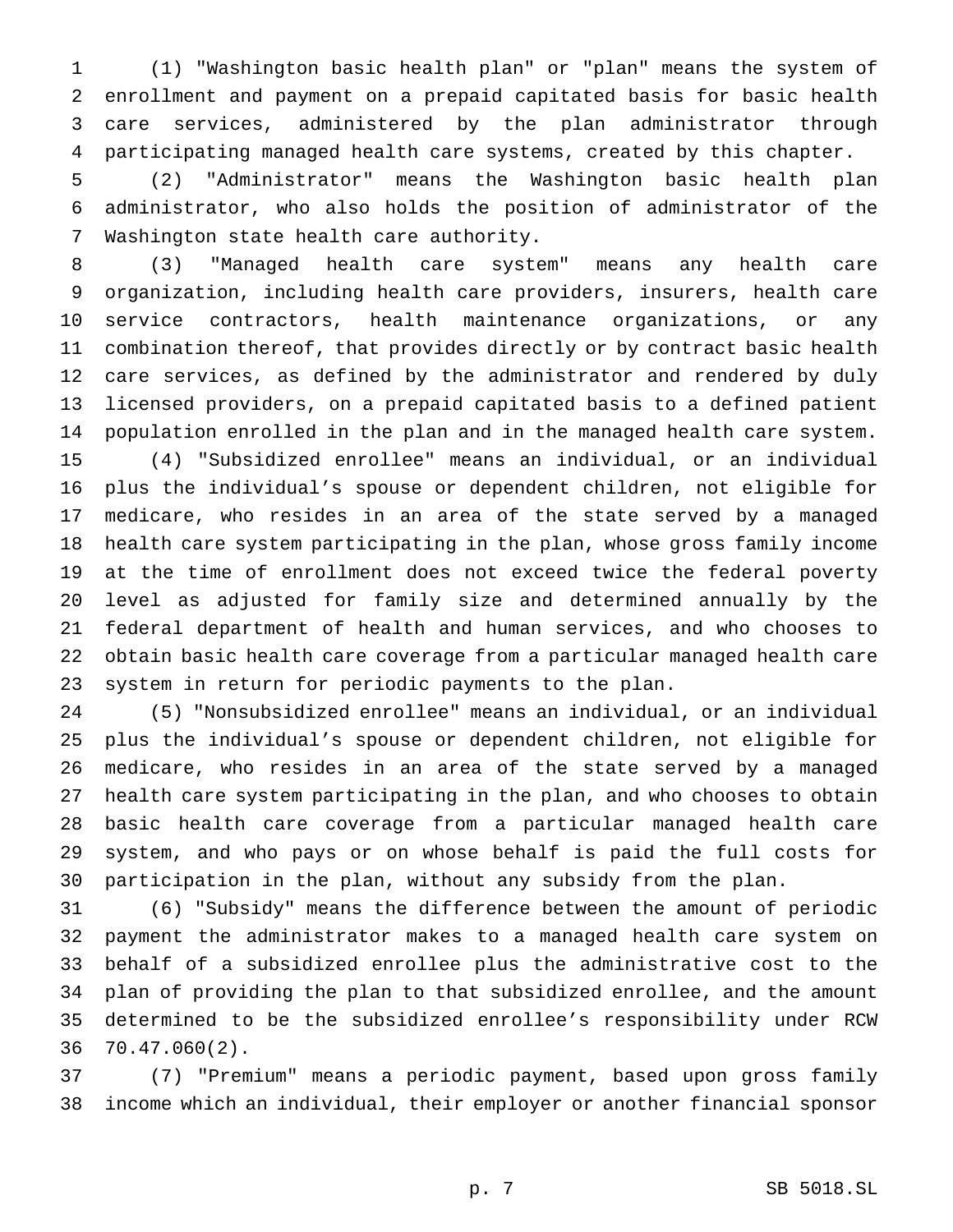makes to the plan as consideration for enrollment in the plan as a subsidized enrollee or a nonsubsidized enrollee.

 (8) "Rate" means the per capita amount, negotiated by the administrator with and paid to a participating managed health care system, that is based upon the enrollment of subsidized and nonsubsidized enrollees in the plan and in that system.

## EXPLANATORY NOTE

 RCW 70.47.020 was amended twice by the 1995 legislature. Chapter 2 s 3 changed the date by which health insurance entities must be certified as certified health plans and chapter 266 s 2 eliminated the requirement that health insurance entities must be certified as certified health plans and made other revisions. The purpose of this bill is to reenact the section eliminating the requirement.

 **Sec. 6.** RCW 70.47.060 and 1995 c 266 s 1 and 1995 c 2 s 4 are each reenacted and amended to read as follows:

The administrator has the following powers and duties:

 (1) To design and from time to time revise a schedule of covered basic health care services, including physician services, inpatient and outpatient hospital services, prescription drugs and medications, and other services that may be necessary for basic health care. In addition, the administrator may offer as basic health plan services chemical dependency services, mental health services and organ transplant services; however, no one service or any combination of these three services shall increase the actuarial value of the basic health plan benefits by more than five percent excluding inflation, as determined by the office of financial management. All subsidized and nonsubsidized enrollees in any participating managed health care system under the Washington basic health plan shall be entitled to receive 29 ((fcovered basic health care services})) covered basic health care 30 services in return for premium payments to the plan. The schedule of services shall emphasize proven preventive and primary health care and shall include all services necessary for prenatal, postnatal, and well- child care. However, with respect to coverage for groups of subsidized enrollees who are eligible to receive prenatal and postnatal services through the medical assistance program under chapter 74.09 RCW, the administrator shall not contract for such services except to the extent that such services are necessary over not more than a one-month period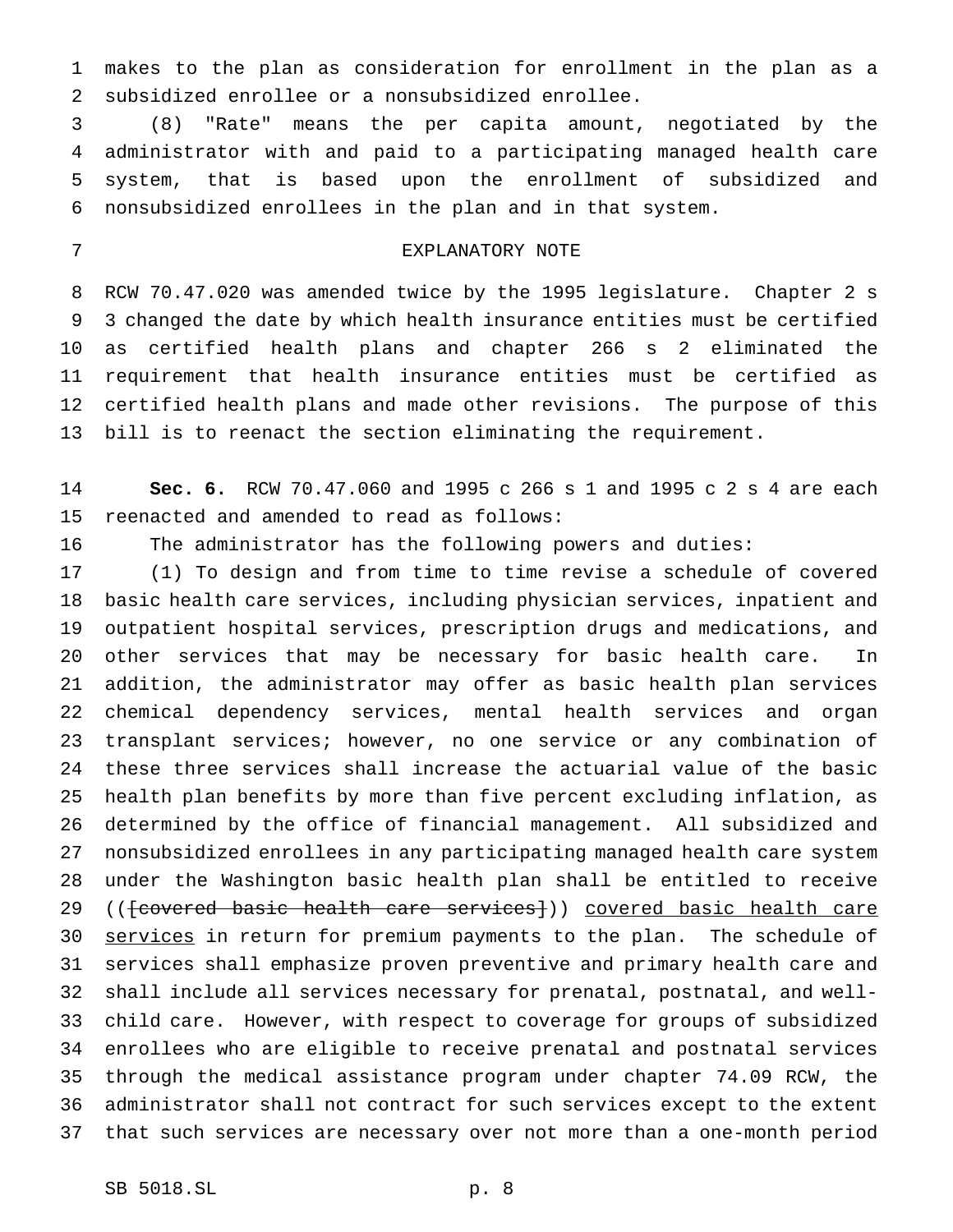in order to maintain continuity of care after diagnosis of pregnancy by the managed care provider. The schedule of services shall also include a separate schedule of basic health care services for children, eighteen years of age and younger, for those subsidized or nonsubsidized enrollees who choose to secure basic coverage through the plan only for their dependent children. In designing and revising the schedule of services, the administrator shall consider the guidelines for assessing health services under the mandated benefits act of 1984, RCW 48.42.080, and such other factors as the administrator deems appropriate.

 However, with respect to coverage for subsidized enrollees who are eligible to receive prenatal and postnatal services through the medical assistance program under chapter 74.09 RCW, the administrator shall not contract for such services except to the extent that the services are necessary over not more than a one-month period in order to maintain continuity of care after diagnosis of pregnancy by the managed care provider.

 (2)(a) To design and implement a structure of periodic premiums due the administrator from subsidized enrollees that is based upon gross family income, giving appropriate consideration to family size and the ages of all family members. The enrollment of children shall not require the enrollment of their parent or parents who are eligible for the plan. The structure of periodic premiums shall be applied to subsidized enrollees entering the plan as individuals pursuant to subsection (9) of this section and to the share of the cost of the plan due from subsidized enrollees entering the plan as employees pursuant to subsection (10) of this section.

 (b) To determine the periodic premiums due the administrator from nonsubsidized enrollees. Premiums due from nonsubsidized enrollees shall be in an amount equal to the cost charged by the managed health care system provider to the state for the plan plus the administrative cost of providing the plan to those enrollees and the premium tax under RCW 48.14.0201.

 (c) An employer or other financial sponsor may, with the prior approval of the administrator, pay the premium, rate, or any other amount on behalf of a subsidized or nonsubsidized enrollee, by arrangement with the enrollee and through a mechanism acceptable to the administrator, but in no case shall the payment made on behalf of the enrollee exceed the total premiums due from the enrollee.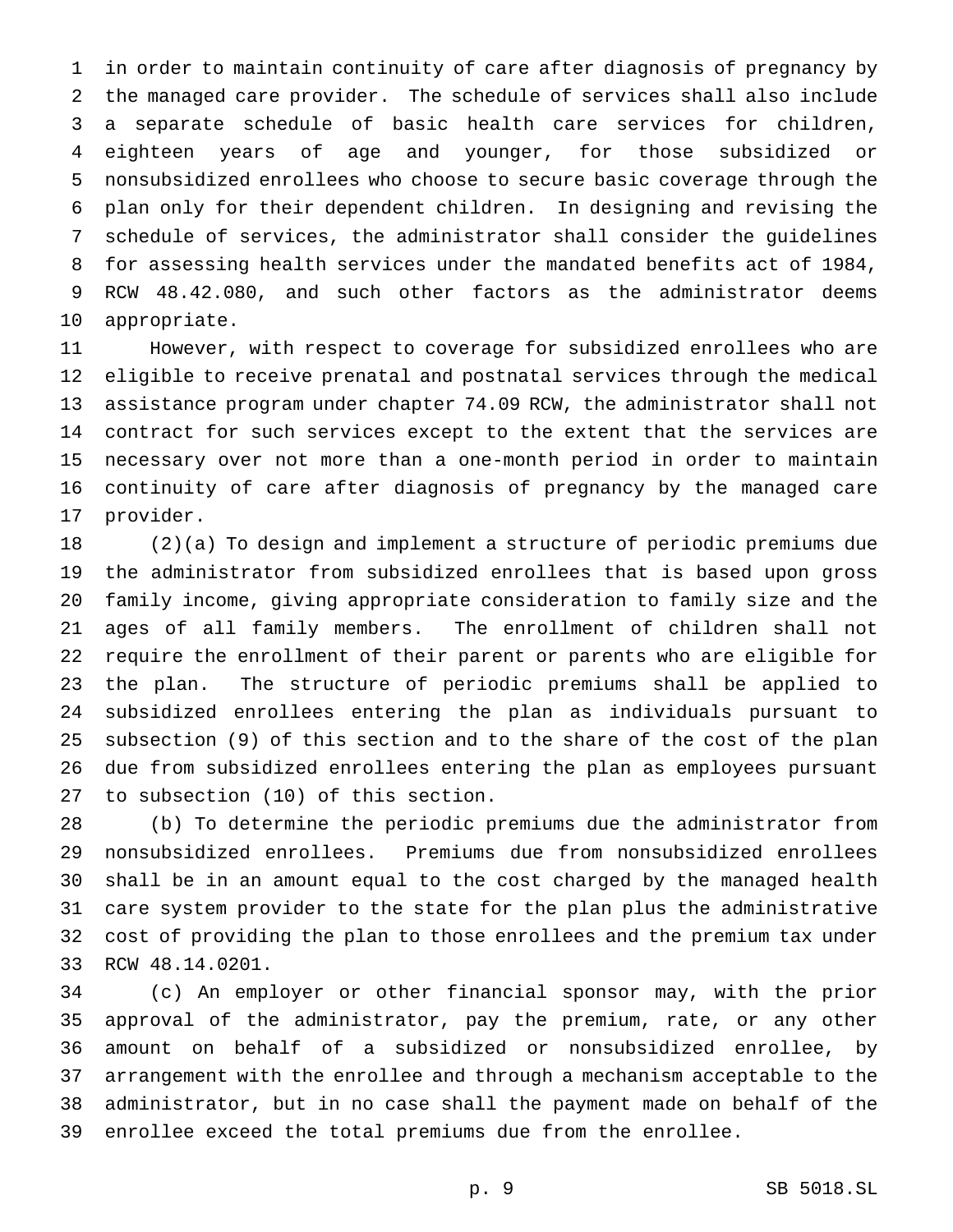(d) To develop, as an offering by all health carriers providing coverage identical to the basic health plan, a model plan benefits package with uniformity in enrollee cost-sharing requirements.

 (3) To design and implement a structure of enrollee cost sharing due a managed health care system from subsidized and nonsubsidized enrollees. The structure shall discourage inappropriate enrollee utilization of health care services, and may utilize copayments, deductibles, and other cost-sharing mechanisms, but shall not be so costly to enrollees as to constitute a barrier to appropriate utilization of necessary health care services.

 (4) To limit enrollment of persons who qualify for subsidies so as to prevent an overexpenditure of appropriations for such purposes. Whenever the administrator finds that there is danger of such an overexpenditure, the administrator shall close enrollment until the administrator finds the danger no longer exists.

 (5) To limit the payment of subsidies to subsidized enrollees, as defined in RCW 70.47.020. The level of subsidy provided to persons who qualify may be based on the lowest cost plans, as defined by the administrator.

 (6) To adopt a schedule for the orderly development of the delivery of services and availability of the plan to residents of the state, subject to the limitations contained in RCW 70.47.080 or any act appropriating funds for the plan.

 (7) To solicit and accept applications from managed health care systems, as defined in this chapter, for inclusion as eligible basic health care providers under the plan. The administrator shall endeavor to assure that covered basic health care services are available to any enrollee of the plan from among a selection of two or more participating managed health care systems. In adopting any rules or procedures applicable to managed health care systems and in its dealings with such systems, the administrator shall consider and make suitable allowance for the need for health care services and the differences in local availability of health care resources, along with other resources, within and among the several areas of the state. Contracts with participating managed health care systems shall ensure that basic health plan enrollees who become eligible for medical assistance may, at their option, continue to receive services from their existing providers within the managed health care system if such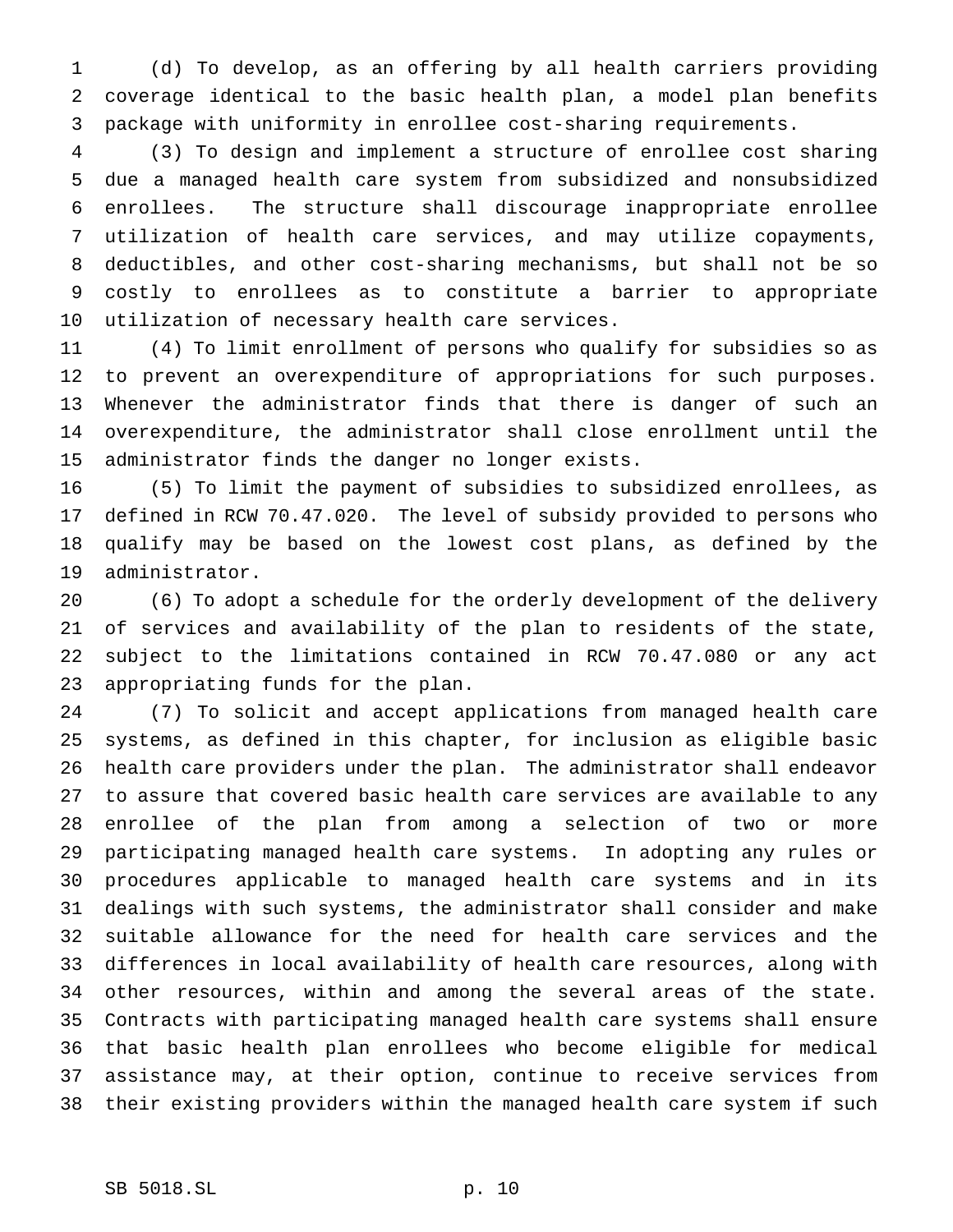providers have entered into provider agreements with the department of social and health services.

 (8) To receive periodic premiums from or on behalf of subsidized and nonsubsidized enrollees, deposit them in the basic health plan operating account, keep records of enrollee status, and authorize periodic payments to managed health care systems on the basis of the number of enrollees participating in the respective managed health care systems.

 (9) To accept applications from individuals residing in areas served by the plan, on behalf of themselves and their spouses and dependent children, for enrollment in the Washington basic health plan as subsidized or nonsubsidized enrollees, to establish appropriate minimum-enrollment periods for enrollees as may be necessary, and to determine, upon application and on a reasonable schedule defined by the authority, or at the request of any enrollee, eligibility due to current gross family income for sliding scale premiums. No subsidy may be paid with respect to any enrollee whose current gross family income exceeds twice the federal poverty level or, subject to RCW 70.47.110, who is a recipient of medical assistance or medical care services under chapter 74.09 RCW. If, as a result of an eligibility review, the administrator determines that a subsidized enrollee's income exceeds twice the federal poverty level and that the enrollee knowingly failed to inform the plan of such increase in income, the administrator may bill the enrollee for the subsidy paid on the enrollee's behalf during the period of time that the enrollee's income exceeded twice the federal poverty level. If a number of enrollees drop their enrollment for no apparent good cause, the administrator may establish appropriate rules or requirements that are applicable to such individuals before they will be allowed to reenroll in the plan.

 (10) To accept applications from business owners on behalf of themselves and their employees, spouses, and dependent children, as subsidized or nonsubsidized enrollees, who reside in an area served by the plan. The administrator may require all or the substantial majority of the eligible employees of such businesses to enroll in the plan and establish those procedures necessary to facilitate the orderly enrollment of groups in the plan and into a managed health care system. The administrator may require that a business owner pay at least an amount equal to what the employee pays after the state pays its portion of the subsidized premium cost of the plan on behalf of each employee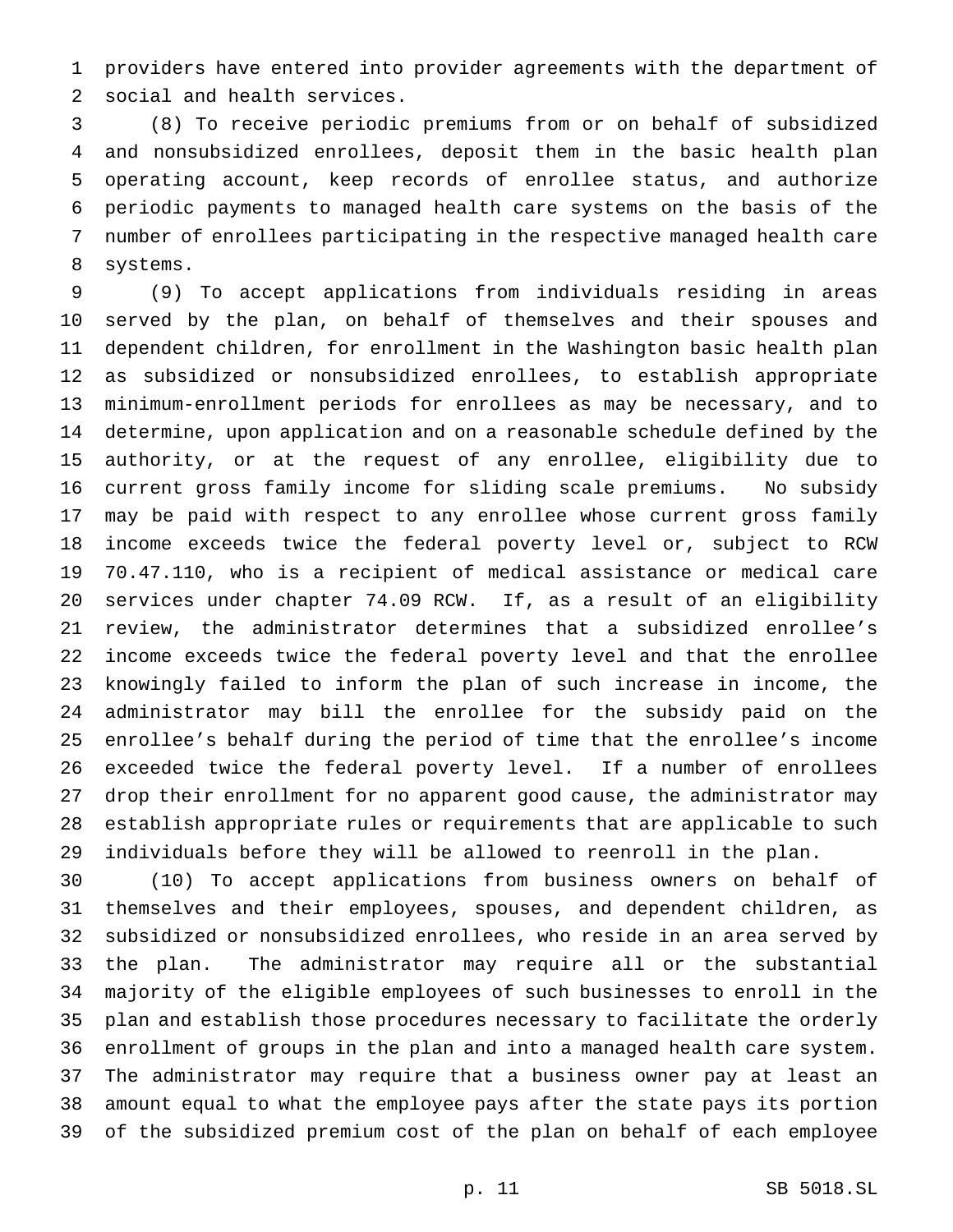enrolled in the plan. Enrollment is limited to those not eligible for medicare who wish to enroll in the plan and choose to obtain the basic health care coverage and services from a managed care system participating in the plan. The administrator shall adjust the amount determined to be due on behalf of or from all such enrollees whenever the amount negotiated by the administrator with the participating managed health care system or systems is modified or the administrative cost of providing the plan to such enrollees changes.

 (11) To determine the rate to be paid to each participating managed health care system in return for the provision of covered basic health care services to enrollees in the system. Although the schedule of covered basic health care services will be the same for similar enrollees, the rates negotiated with participating managed health care systems may vary among the systems. In negotiating rates with participating systems, the administrator shall consider the characteristics of the populations served by the respective systems, economic circumstances of the local area, the need to conserve the resources of the basic health plan trust account, and other factors the administrator finds relevant.

 (12) To monitor the provision of covered services to enrollees by participating managed health care systems in order to assure enrollee access to good quality basic health care, to require periodic data reports concerning the utilization of health care services rendered to enrollees in order to provide adequate information for evaluation, and to inspect the books and records of participating managed health care systems to assure compliance with the purposes of this chapter. In requiring reports from participating managed health care systems, including data on services rendered enrollees, the administrator shall endeavor to minimize costs, both to the managed health care systems and to the plan. The administrator shall coordinate any such reporting requirements with other state agencies, such as the insurance commissioner and the department of health, to minimize duplication of effort.

 (13) To evaluate the effects this chapter has on private employer- based health care coverage and to take appropriate measures consistent with state and federal statutes that will discourage the reduction of such coverage in the state.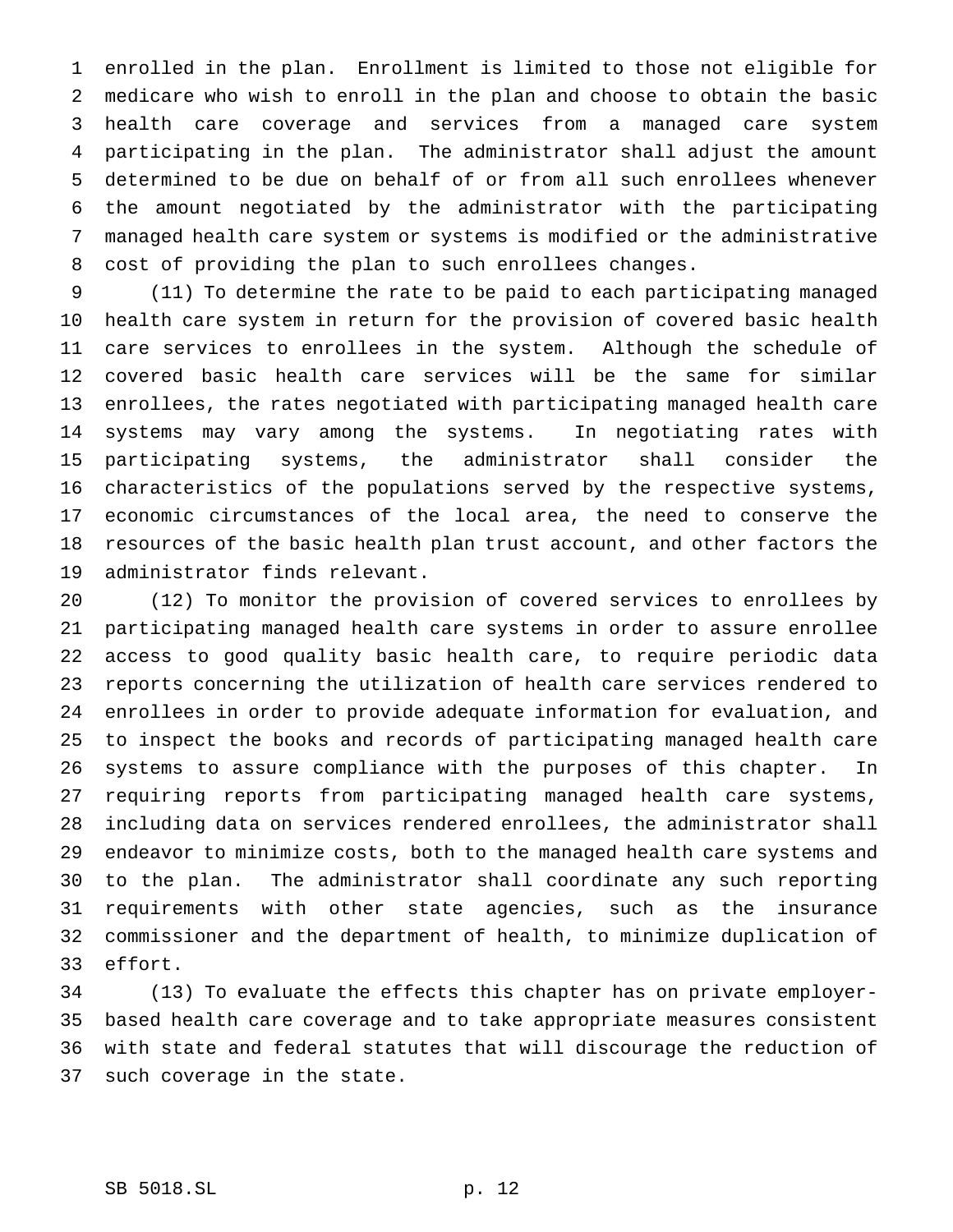(14) To develop a program of proven preventive health measures and to integrate it into the plan wherever possible and consistent with this chapter.

 (15) To provide, consistent with available funding, assistance for rural residents, underserved populations, and persons of color.

## EXPLANATORY NOTE

 RCW 70.47.060 was amended twice by the 1995 legislature. Chapter 2 s 4 changed the date by which the uniform benefits package must be implemented as the schedule of covered basic health care services and chapter 266 s 1 eliminated the requirement that the uniform benefits package must be implemented as the schedule of covered basic health care services and made other revisions. The purpose of this bill is to reenact the section eliminating the requirement. In addition, this bill adds the words "covered basic health care services," which were inadvertently left out of an amendment.

 **Sec. 7.** RCW 74.15.020 and 1995 c 311 s 18 and 1995 c 302 s 3 are each reenacted to read as follows:

 For the purpose of chapter 74.15 RCW and RCW 74.13.031, and unless otherwise clearly indicated by the context thereof, the following terms shall mean:

 (1) "Department" means the state department of social and health services;

(2) "Secretary" means the secretary of social and health services;

 (3) "Agency" means any person, firm, partnership, association, corporation, or facility which receives children, expectant mothers, or persons with developmental disabilities for control, care, or maintenance outside their own homes, or which places, arranges the placement of, or assists in the placement of children, expectant mothers, or persons with developmental disabilities for foster care or placement of children for adoption, and shall include the following irrespective of whether there is compensation to the agency or to the children, expectant mothers or persons with developmental disabilities for services rendered:

 (a) "Group-care facility" means an agency, other than a foster- family home, which is maintained and operated for the care of a group of children on a twenty-four hour basis;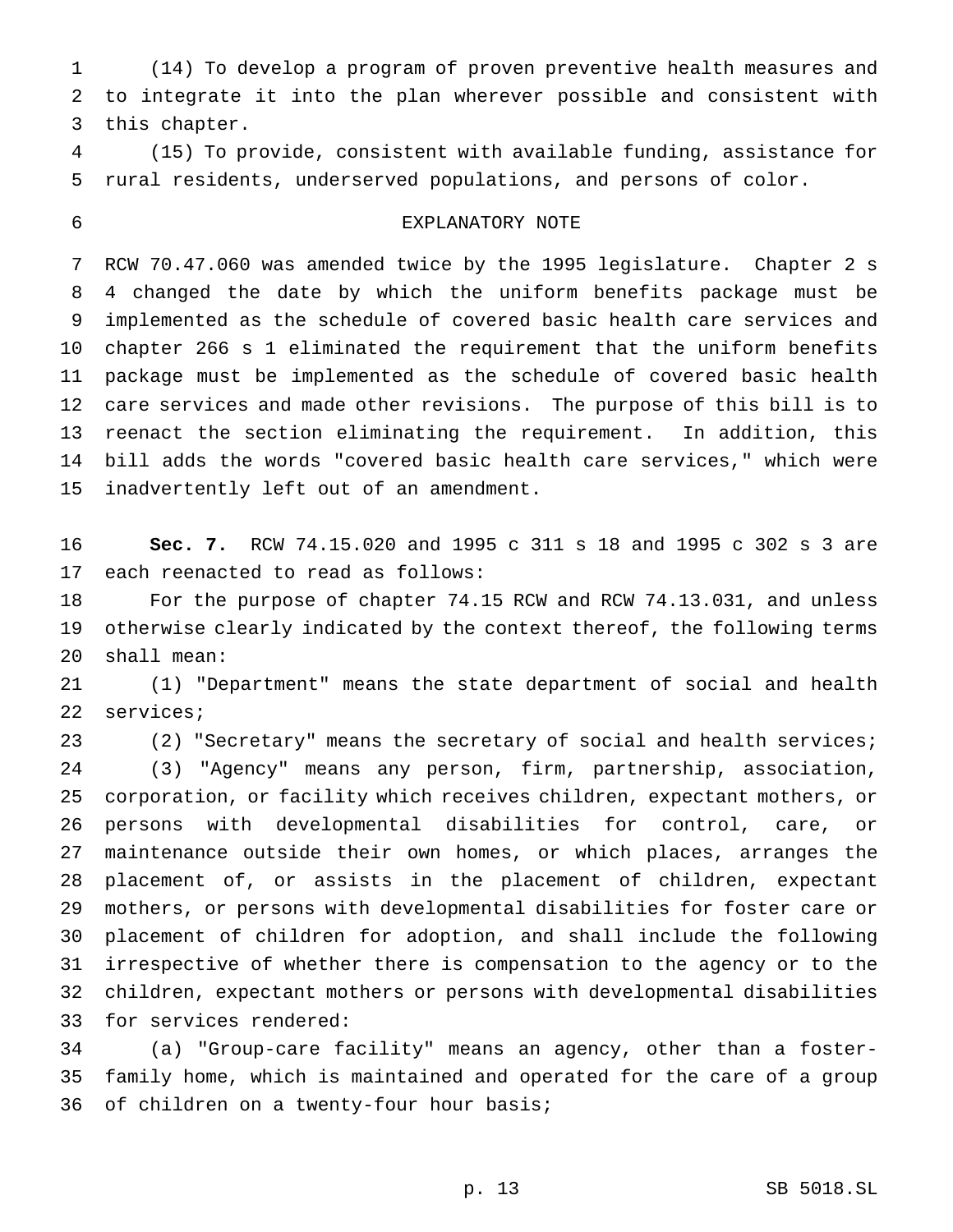(b) "Child-placing agency" means an agency which places a child or children for temporary care, continued care, or for adoption;

 (c) "Maternity service" means an agency which provides or arranges for care or services to expectant mothers, before or during confinement, or which provides care as needed to mothers and their infants after confinement;

 (d) "Child day-care center" means an agency which regularly provides care for a group of children for periods of less than twenty-four hours;

 (e) "Family day-care provider" means a child day-care provider who regularly provides child day care for not more than twelve children in the provider's home in the family living quarters;

 (f) "Foster-family home" means an agency which regularly provides care on a twenty-four hour basis to one or more children, expectant mothers, or persons with developmental disabilities in the family abode of the person or persons under whose direct care and supervision the child, expectant mother, or person with a developmental disability is placed;

 (g) "Crisis residential center" means an agency which is a temporary protective residential facility operated to perform the duties specified in chapter 13.32A RCW, in the manner provided in RCW 74.13.032 through 74.13.036.

(4) "Agency" shall not include the following:

 (a) Persons related to the child, expectant mother, or person with developmental disability in the following ways:

 (i) Any blood relative, including those of half-blood, and including first cousins, nephews or nieces, and persons of preceding generations as denoted by prefixes of grand, great, or great-great;

(ii) Stepfather, stepmother, stepbrother, and stepsister;

 (iii) A person who legally adopts a child or the child's parent as well as the natural and other legally adopted children of such persons, and other relatives of the adoptive parents in accordance with state law;

 (iv) Spouses of any persons named in (i), (ii), or (iii) of this subsection (4)(a), even after the marriage is terminated; or

 (v) Extended family members, as defined by the law or custom of the Indian child's tribe or, in the absence of such law or custom, a person who has reached the age of eighteen and who is the Indian child's grandparent, aunt or uncle, brother or sister, brother-in-law or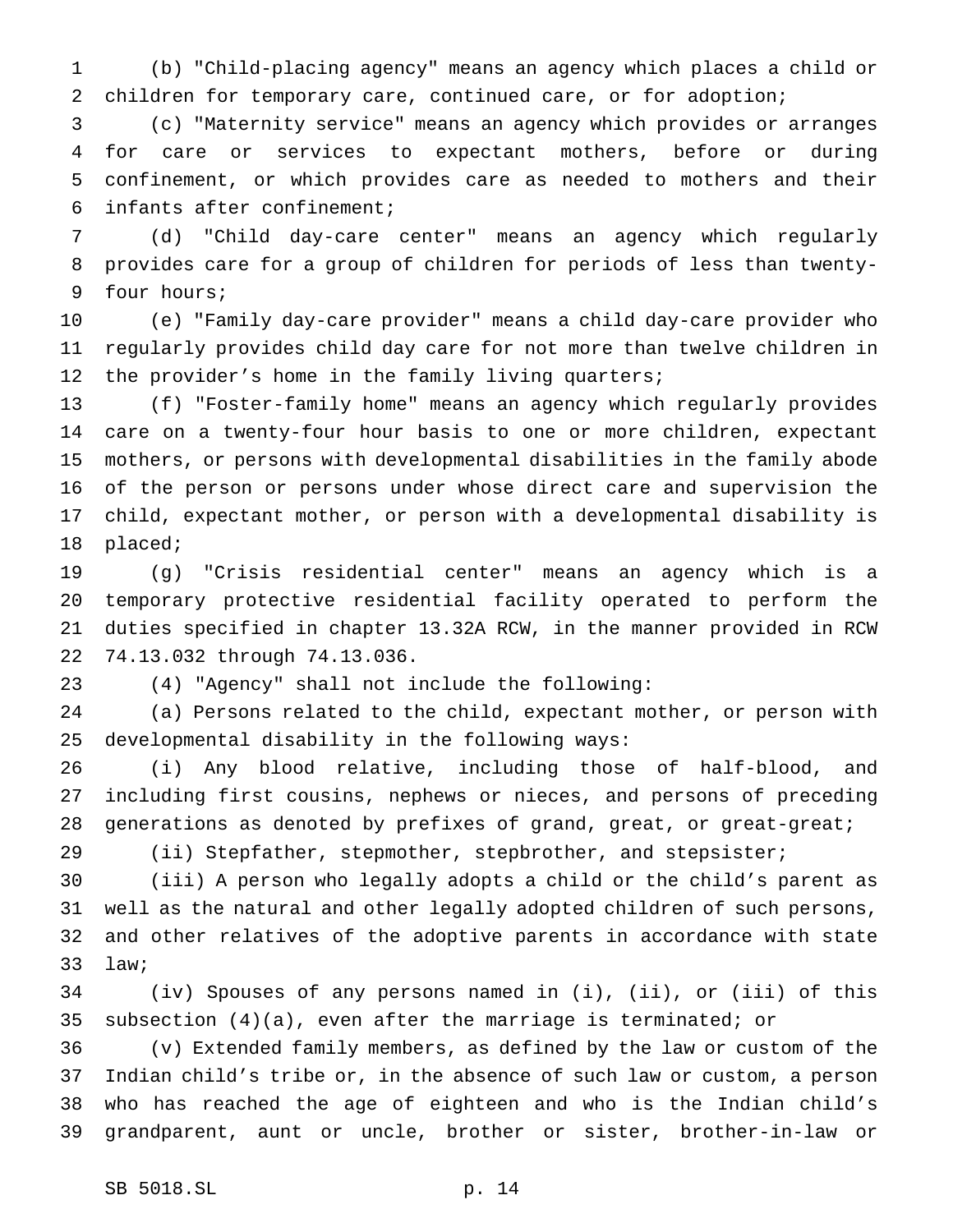sister-in-law, niece or nephew, first or second cousin, or stepparent who provides care in the family abode on a twenty-four-hour basis to an Indian child as defined in 25 U.S.C. Sec. 1903(4);

 (b) Persons who are legal guardians of the child, expectant mother, or persons with developmental disabilities;

 (c) Persons who care for a neighbor's or friend's child or children, with or without compensation, where: (i) The person providing care for periods of less than twenty-four hours does not conduct such activity on an ongoing, regularly scheduled basis for the purpose of engaging in business, which includes, but is not limited to, advertising such care; or (ii) the parent and person providing care on a twenty-four-hour basis have agreed to the placement in writing and 13 the state is not providing any payment for the care;

 (d) Parents on a mutually cooperative basis exchange care of one another's children;

 (e) A person, partnership, corporation, or other entity that provides placement or similar services to exchange students or international student exchange visitors or persons who have the care of an exchange student in their home;

 (f) Nursery schools or kindergartens which are engaged primarily in educational work with preschool children and in which no child is enrolled on a regular basis for more than four hours per day;

 (g) Schools, including boarding schools, which are engaged primarily in education, operate on a definite school year schedule, follow a stated academic curriculum, accept only school-age children 26 and do not accept custody of children;

 (h) Seasonal camps of three months' or less duration engaged primarily in recreational or educational activities;

 (i) Hospitals licensed pursuant to chapter 70.41 RCW when performing functions defined in chapter 70.41 RCW, nursing homes licensed under chapter 18.51 RCW and boarding homes licensed under chapter 18.20 RCW;

(j) Licensed physicians or lawyers;

 (k) Facilities providing care to children for periods of less than twenty-four hours whose parents remain on the premises to participate in activities other than employment;

(l) Facilities approved and certified under chapter 71A.22 RCW;

 (m) Any agency having been in operation in this state ten years prior to June 8, 1967, and not seeking or accepting moneys or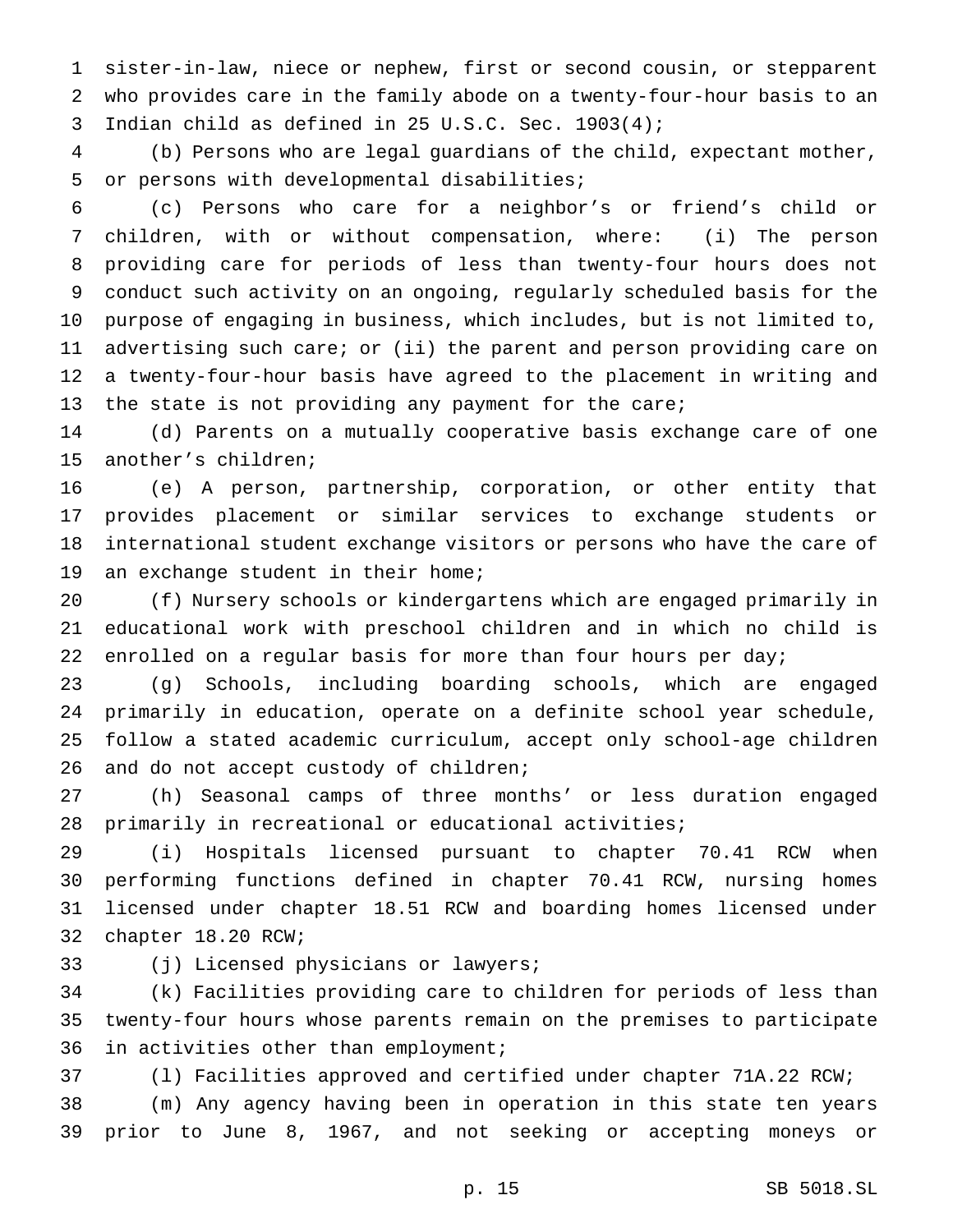assistance from any state or federal agency, and is supported in part by an endowment or trust fund;

 (n) Persons who have a child in their home for purposes of adoption, if the child was placed in such home by a licensed child- placing agency, an authorized public or tribal agency or court or if a replacement report has been filed under chapter 26.33 RCW and the placement has been approved by the court;

 (o) An agency operated by any unit of local, state, or federal government or an agency, located within the boundaries of a federally 10 recognized Indian reservation, licensed by the Indian tribe;

 (p) An agency located on a federal military reservation, except where the military authorities request that such agency be subject to the licensing requirements of this chapter.

 (5) "Requirement" means any rule, regulation, or standard of care to be maintained by an agency.

 (6) "Probationary license" means a license issued as a disciplinary measure to an agency that has previously been issued a full license but is out of compliance with licensing standards.

## EXPLANATORY NOTE

 RCW 74.15.020 was amended twice by the 1995 legislature. Chapter 302 s 3 revised the definition of related persons who are not included in the definition of agency and made other revisions and chapter 311 s 18 made similar revisions to the definition of related persons who are not included in the definition of agency. The purpose of this bill is to give effect to both amendments by reenacting the section including both amendments.

 NEW SECTION. **Sec. 8.** RCW 56.08.070 and 1996 c 18 s 13 & 1994 c 31 s 1 are each repealed.

#### EXPLANATORY NOTE

 RCW 56.08.070 was amended and repealed by the 1996 legislature. Chapter 18 s 13 added a provision to sewer district bidding procedures prohibiting a low bidder who claims error from bidding again on the same project and chapter 230 repealed Title 56 relating to sewer districts and created water-sewer districts. The same amendment was made to Title 57 by chapter 18 and will apply to water-sewer districts.